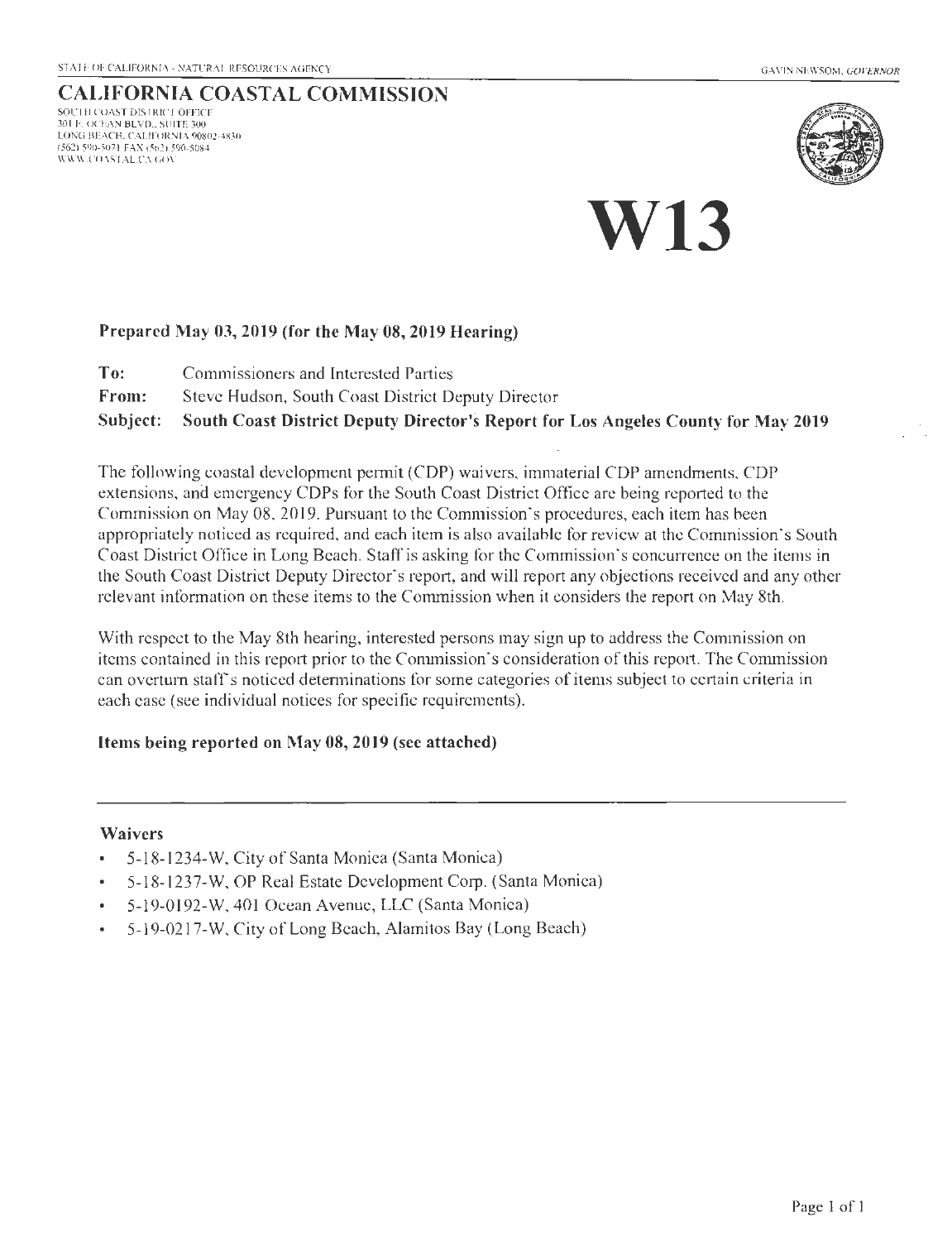## **CALIFORNIA COASTAL COMMISSION**

SOUTH COAST DISTRICT OFFICE 301 E OCEAN BLVD . SUITE 300 LONG BEACH, CALIFORNIA 90802-4830 PH (562) 590-5071 FAX (562) 590-5084 WWW COASTAL CA GOY



April 22, 2019

### **Coastal Development Permit De Minimis Waiver Coastal Act Section 30624.7**

Based on the project plans and information provided in your permit application for the development described below, the Executive Director of the Coastal Commission hereby waives the requirement for a Coastal Development Permit pursuant to Section 13238. 1, Title 14, California Code of Regulations. If, at a later date, this information is found to be incorrect or the plans revised, this decision will become invalid; and, any development occurring must cease until a coastal development permit is obtained or any discrepancy is resolved in writing.

| Waiver:    | $5 - 18 - 1234 - W$                                                 |
|------------|---------------------------------------------------------------------|
| Applicant: | City of Santa Monica, Sclim Eren                                    |
| Location:  | 1626 Appian Way, Santa Monica, Los Angeles County (APN: 4290017905) |

**Proposed Development:** Installation of a modular containerized Reverse Osmosis water treatment unit, solar panels, and 8.5-ft high security fence at the Santa Monica Urban Runoff Recycling Facility as part of the City's Sustainable Water Infrastructure Project.

**Rationale:** The project is located in the City of Santa Monica Oceanfront Beach Overlay District within 300 feet of the beach, Santa Monica Pier, and Tongva Park. The project will update the existing Santa Monica Urban Runoff Recycling Facility (SMURRF), which reclaims and recycles urban runoff and low flow runoff for nonpotable reuse, to improve beach water quality by advance treating water for reuse and future aquifer recharge. This project is part of the City's Sustainable Water In frastructure Plan, which aims at improving water reclamation City-wide. The addition of solar panels will offset grid energy used at SMURRF. There are blue water views and views of the pier in the project vicinity. The proposed 8.5-foot high security fence is designed to maximize space between steel slats and maintain coastal views. The proposed development will not adversely impact coastal resources, public access, or public recreation opportunities, is consistent with past Commission actions in the area and Chapter Three policies of the Coastal Act, and will.not prejudice the City's ability to prepare a Local Coastal Program.

This wa iver will not become effective until reported to the Commission at its May **8-10, 2019** meeting and the site of the proposed development has been appropriately noticed, pursuant to 13054(b) of the California Code of Regulations. The Notice of Pending Permit shall remain posted at the site until the waiver has been validated and no less than seven days prior to the Commission hearing. If four (4) Commissioners object to this waiver of permit requ irements, a coastal development permit will be required.

Sincerely,

John Ainsworth Executive Director

Dani Ziff Coastal Program Ana lyst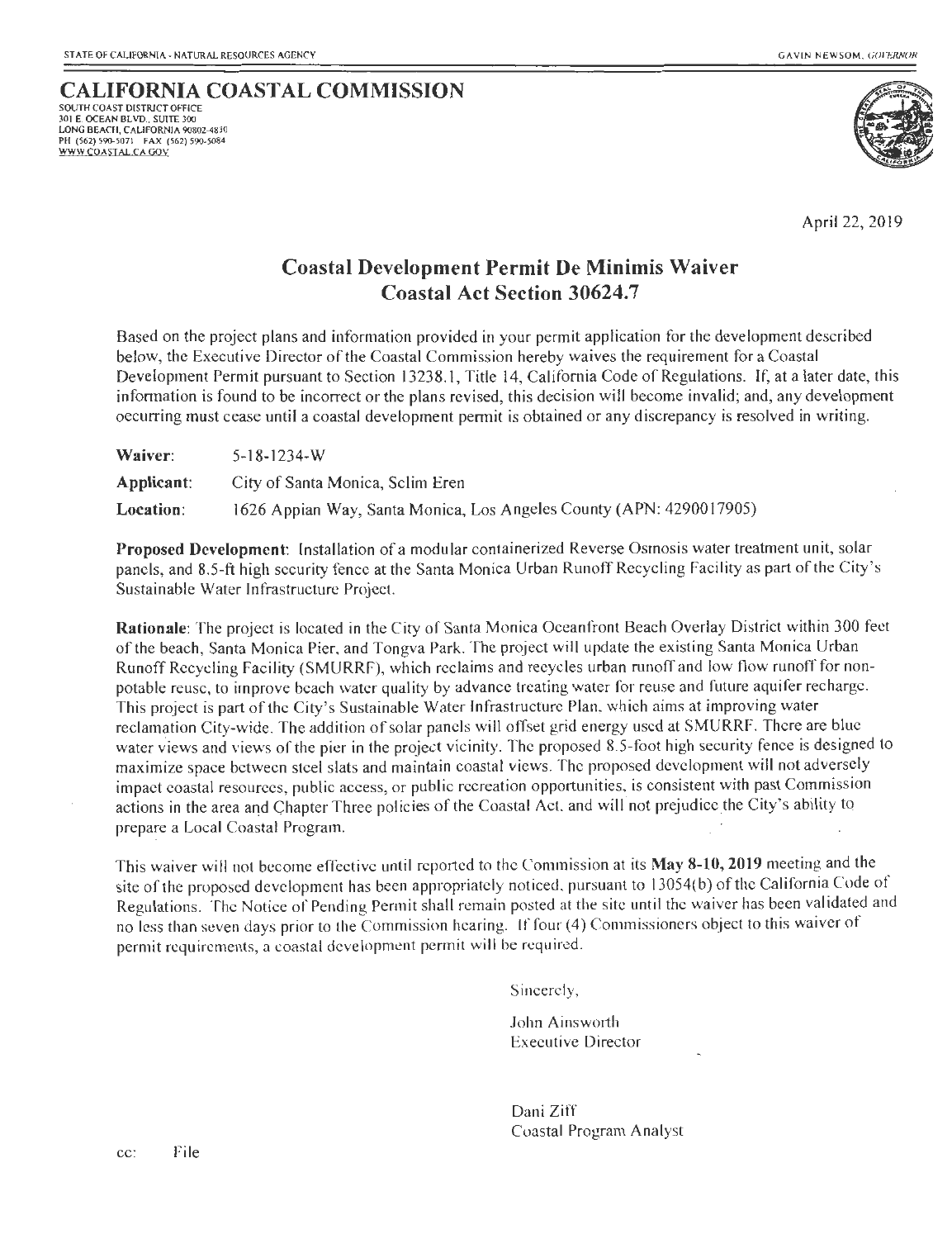

April 11, 2019

# **Coastal Development Permit De Minimis Waiver Coastal Act Section 30624.7**

Based on the project plans and information provided in your permit application for the development described below, the Executive Director of the Coastal Commission hereby waives the requirement for a Coastal Development Permit pursuant to Section 13238.1, Title 14, California Code of Regulations. If, at a later date, this information is found to be incorrect or the plans revised, this decision will become invalid; and, any development occurring must cease until a coastal development permit is obtained or any discrepancy is resolved in writing.

| Waiver:   | 5-18-1237-W                                                                               |
|-----------|-------------------------------------------------------------------------------------------|
|           | <b>Applicant:</b> OP Real Estate Development Corp., Patrick Poon                          |
| Location: | 2510 & 2512 7th St, Santa Monica (Los Angeles County) (APN(s): 4287003014,<br>4287003016) |

**Proposed Development:** Request for ATF subdivision of one 15,918 sq. ft. lot into a 7,945 sq. ft. lot and a 7,973 sq. ft. lot; and construction of a 3,180 sq. ft., 21.5-ft. high condominium building with 3 market rate units and 6 subterranean parking spaces on the 7,973 sq. ft. lot.

**Rationale:** The project is located in an urbanized neighborhood, designated OP2 (Ocean Park Low Density Residential), approximately 0.6 miles from the beach. The project site, which is currently vacant, was developed with a six-unit apartment building that was demolished pursuant to COP No. 5-06-092. In March 2018, the City of Santa Monica City Council resolved to approve a final subdivision map that split the vacant lot into two approximately 7;900 square foot vacant lots. The applicant is requesting after-the-fact (ATF) approval for the subdivision. If both lots are developed with at least three units each, then density will be maintained on-site. The applicant's proposal to construct a three-unit condo building on one of the lots accounts for half of the density previously provided on both lots. There are no public coastal views in the project vicinity. The project adheres to the City of Santa Monica certified Land Use Plan 23 foot height limit for flat roofs and setback requirements. Two car parking spaces and four bike parking spaces per unit plus two additional bike parking spaces for the building will be provided; no public street parking spaces will be impacted as a result of this project. Runoff will be managed through the addition of a sump pump and drainage improvements including downspouts, gutters, and catch basins utilizing eco-rain triple tanks. Existing trees will be protected in place and new landscaping is composed of non-invasive, mostly low water use plant species. The proposed development is designed to be visually compatible with the character of the surrounding area and will not adversely impact coastal resources, public access, or public recreation opportunities, and is consistent with past Commission actions in the area and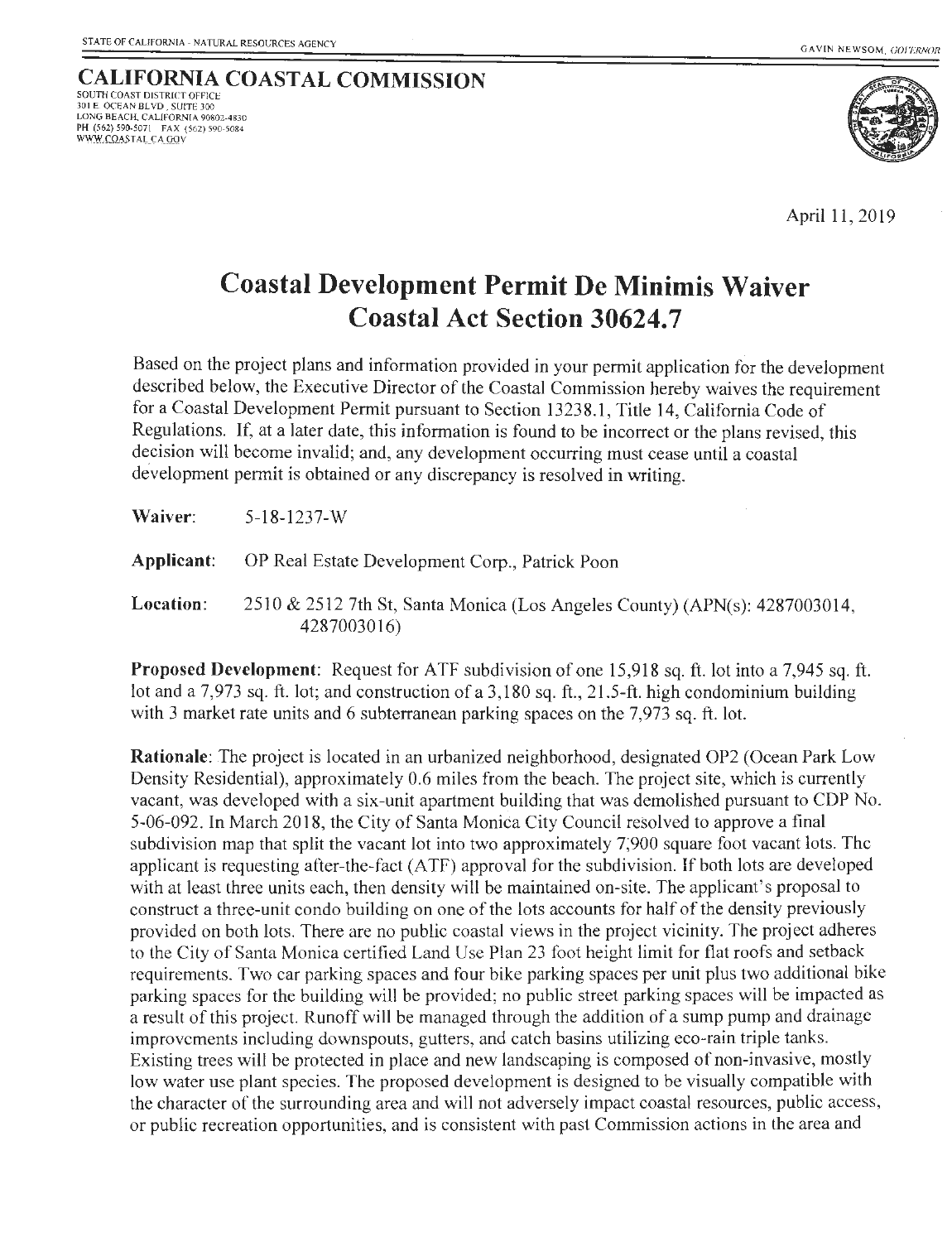## **Coastal Development Permit De Minimis Waiver**  5-18-1237-w

Chapter Three policies of the Coastal Act and will not prejudice the City's ability to prepare a certified Local Coastal Program.

This waiver will not become effective until reported to the Commission at its **May 8-10, 2019**  meeting and the site of the proposed development has been appropriately noticed, pursuant to 13054(b) of the California Code of Regulations. The Notice of Pending Permit shall remain posted at the site until the waiver has been validated and no less than seven days prior to the Commission hearing. If four (4) Commissioners object to this waiver of permit requirements, a coastal development permit will be required.

 $\sim 10^{11}$  km s  $^{-1}$ 

and the company of the

Sincerely,

John Ainsworth Executive Director

Dani Ziff Coastal Program Analyst

 $\omega_{\rm{eff}}$  ,  $\omega_{\rm{eff}}$ 

cc: File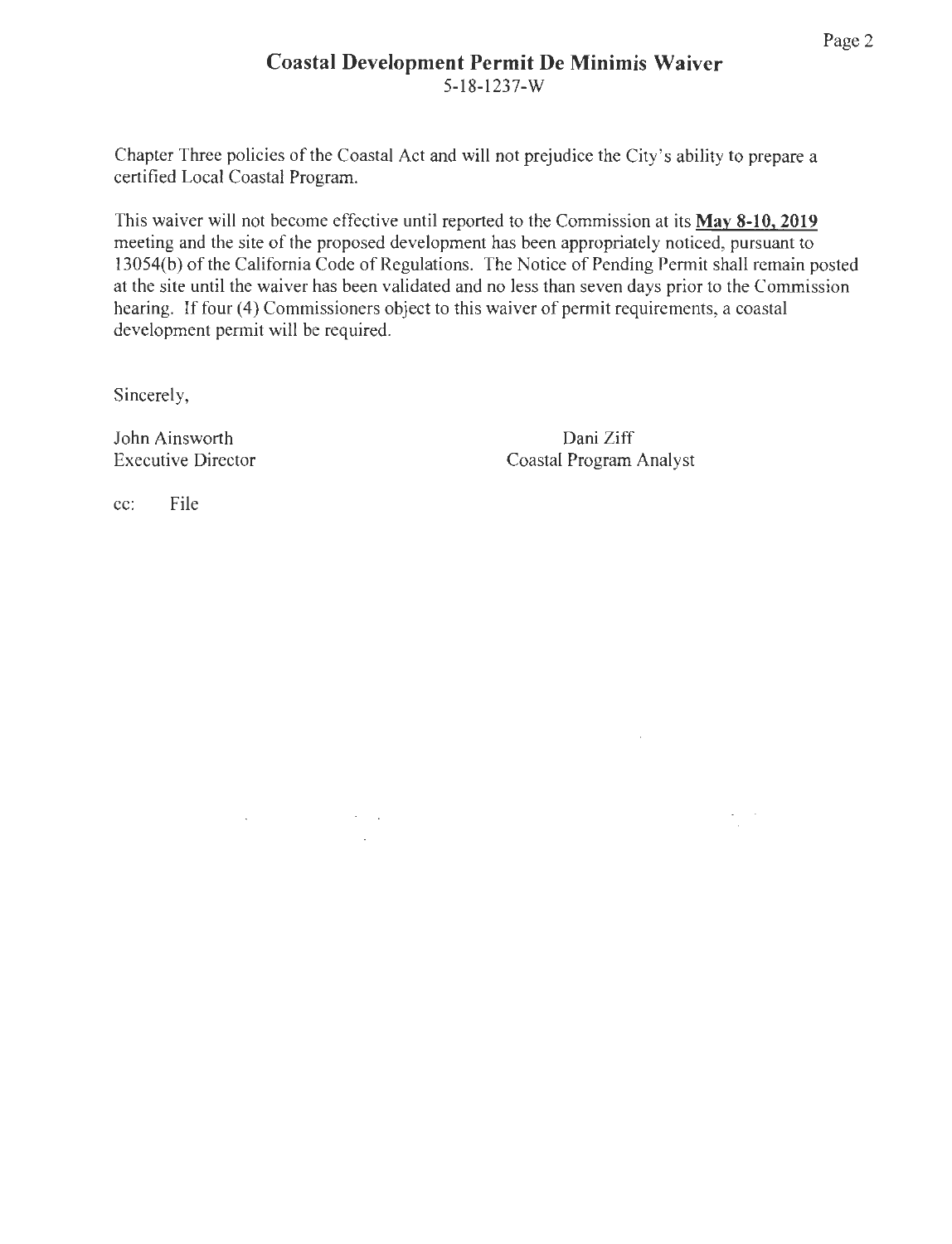# **CALIFORNIA COASTAL COMMISSION**

.<br>101 F. OCEAN BLVD., SUITE 300<br>I ONG BEACH. CALIFORNIA 90802-4830 **PI!** (~ ~) **590-5071 FAX (562)** '90-~084 \1111\ l ()A 'TAl. *Ctl* GO\



April 26, 2019

# **Coastal Development Permit De Minimis Waiver Coastal Act Section 30624.7**

Based on the project plans and information provided in your permit application for the development described below. the Executive Director of the Coastal Commission hereby waives the requirement for a Coastal Development Permit pursuant to Section 13238. 1, Title 14, California Code of Regulations. If, at a later date, this information is found to be incorrect or the plans revised, this decision will become invalid; and, any development occurring must cease until a coastal development permit is obtained or any discrepancy is resolved in writing.

Waiver: 5-19-0192-W **Applicants:** Tabit Ventures. LLC; 401 Ocean Avenue. LLC

**Location:** 401 Ocean Ave, Santa Monica, Los Angeles County (APN: 4293-007-022)

**Proposed Development:** Construction of a 40-ft. high, 4 story, II ,046 sq. ft., 3-unit condominium building behind an existing 30-ft. high. 2-story, 6,842 sq. ft., 2-unit condominium building. The project would provide 5 condominium units with 10 covered residential parking spaces. 1 uncovered guest parking space, and 21 bicycle parking spaces (17 residential spaces and 4 guest spaces). The project also includes the preservation & rehabilitation of the existing building (a City Landmark) an addition on the rear secondstory of the landmarked residence, and a subdivision. The curb cut along Georgina A venue will be removed, which will create one additional public street parking space.

**Rationale:** The project site is located approximately 700 feet inland of the beach, and is situated on the top of and 150 feet inland of a 158-ft. tall palisade. The neighborhood is urbanized. and is safe from sea level rise hazards (i.e. flooding, wave uprush). Three residential units will be added to the rear of an existing 2 unit building, which is consistent with the housing density requirements in the R-4 zone, in which the project site is located. The 11 on-site parking spaces and one public parking space created through the curb cut elimination will serve to improve public street parking in the area, which is utilized by coastal visitors. The height of the new building is consistent with the certified Land Use Plan requirements, and will not adversely affect public coastal views or community character. An underground cistern and an underground CDS unit will collect runoff for reuse; overflow will be discharged to Ocean Avenue using a curb drain. New landscaping will consist mainly of low water use plantings. The proposed development will not adversely impact coastal resources, public access, or public recreation opportunities, is consistent with past Commission actions in the area and Chapter Three policies of the Coastal Act, and will not prejudice the City"s ability to prepare a local coastal program.

This waiver will not become effective until reported to the Commission at its **May 8-10, 2019** meeting and the site of the proposed development has been appropriately noticed, pursuant to 13054(b) of the California Code of Regulations. The Notice of Pending Permit shall remain posted at the site until the waiver has been validated and no less than seven days prior to the Commission hearing. If four (4) Commissioners object to this waiver of permit requirements, a coastal development permit will be required.

Sincerely,

John Ainsworth Executive Director Amrita Spencer Coastal Program Analyst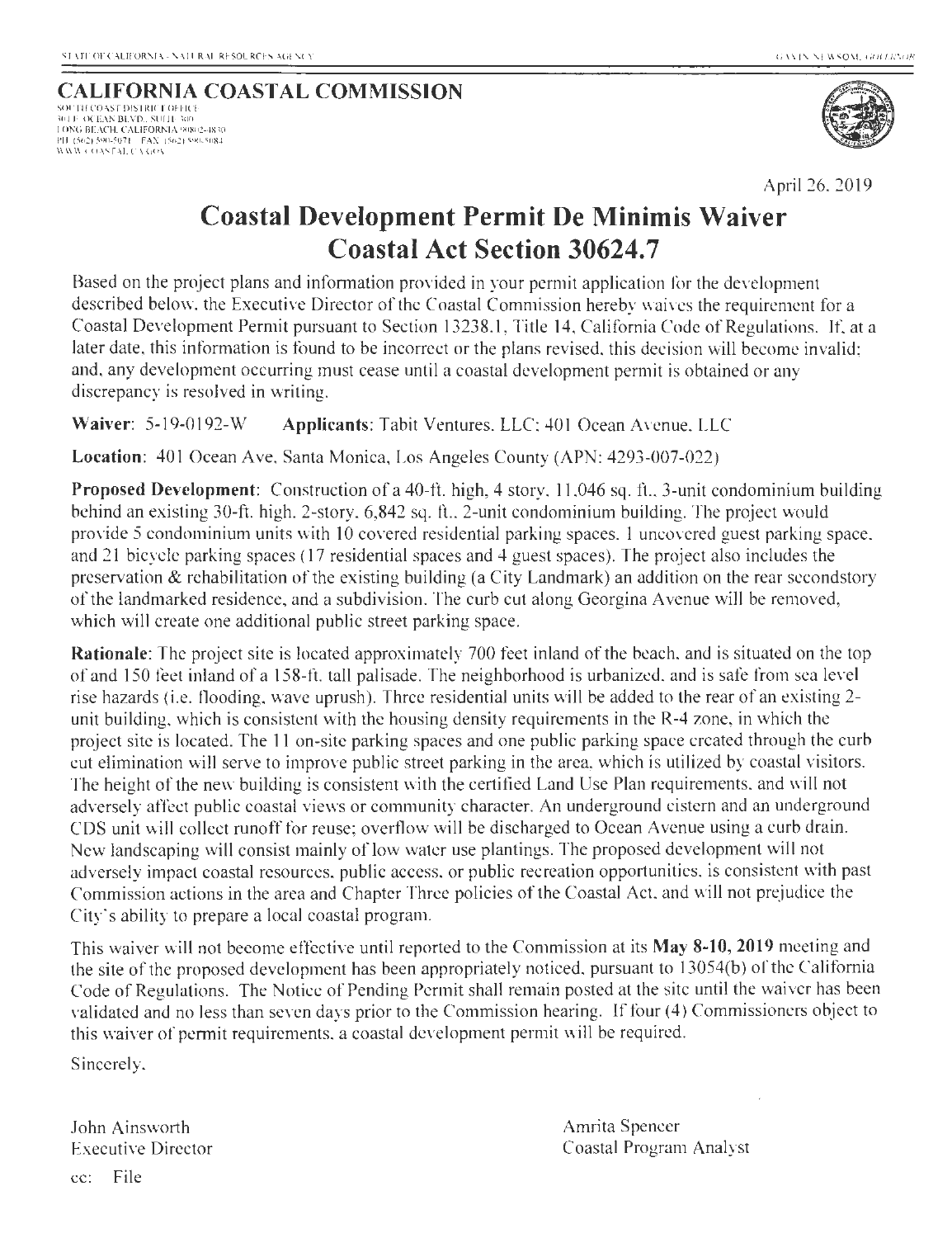#### **CALIFORNIA COASTAL COMMISSION** SOUTH COAST DISTRICT OFFICE 30 1 E. OCEAN BLVD . SUITE 300 LONG BEACH, CALIFORNIA 90802-4830<br>PH (562) 590-5071 - FAX (562) 590-5084<br>WW<u>W COAS</u>TAL C<u>A GOV</u>



April 12, 2019

## **Coastal Development Permit De Minimis Waiver Coastal Act Section 30624.7**

Based on the project plans and information provided in your permit application for the development described below, the Executive Director of the Coastal Commission hereby waives the requirement for a Coastal Development Permit pursuant to Section 1323 8.1, Title 14, California Code of Regulations. If, at a later date, this information is found to be incorrect or the plans revised, this decision will become invalid; and, any development occurring must cease until a coastal development permit is obtained or any discrepancy is resolved in writing.

**Waiver:** 5-19-0217-W

**Applicant:** City of Long Beach, Mouhsen Habib

Location: Alamitos Bay, bayward of Bayshore Playground, near 5415 E. Ocean Blvd. and 54<sup>th</sup> Place, Long Beach, Los Angeles County (APN: 724501 0900)

**Proposed Development:** Installation of three seasonal (May 15 through October 15) in-water recreational inflatables: one spherical, 12 ft. diameter, and 7 ft. tall; one pyramid-shaped, 16 ft. x. 21 ft., and 14 ft. tall; and one octagonal, 20 ft. diameter, and 3 ft. tall, to be open for public use at no cost. One time installation of 4 helix anchors at depths between 10 ft. and 15 ft. to secure the inflatable shoreward of the existing swim buoy line within Alamitos Bay. This authorization is valid for five years, until October 15, 2023.

Rationale: The project site is an existing public recreational swimming area in the waters of Alamitos Bay, east of the Bayshorc Pier, and shoreward of the swim buoy line. There is one existing in-water recreational inflatable in the project area. The area is part of the Commission's original jurisdiction and Chapter 3 of the Coastal Act is the standard of review. The proposed project has received an approval in concept from the City of Long Beach Department of Planning and Building (2114/l9) and is consistent with the City's certified zoning designation of Park which allows uses including public access and water-oriented recreation. Public access to the inflatables will remain free and open to the public between May 15 and October 15 for a 5-year period. Public parking is available in the Bayshore and 54<sup>th</sup> Street public parking lots and along Ocean Boulevard and 54<sup>th</sup> Place. While eelgrass is found in Alamitos Bay, the floats will be anchored at depths between 10 and 15 feet, outside of eelgrass habitat area. The inflatables could drift in any direction from its central location, but will not consistently shade any eelgrass habitat. The proposed use of helix anchors minimizes the impact of anchoring on the soft-bottom habitat. These anchors will remain in place during the 5 years of use. As sited, the inflatables will not conflict with other recreational uses of the area including swimming, sailing, kayaking, and stand-up paddle boarding and, furthermore, there are on-site lifeguards to monitor appropriate use of the recreational equipment. The proposed